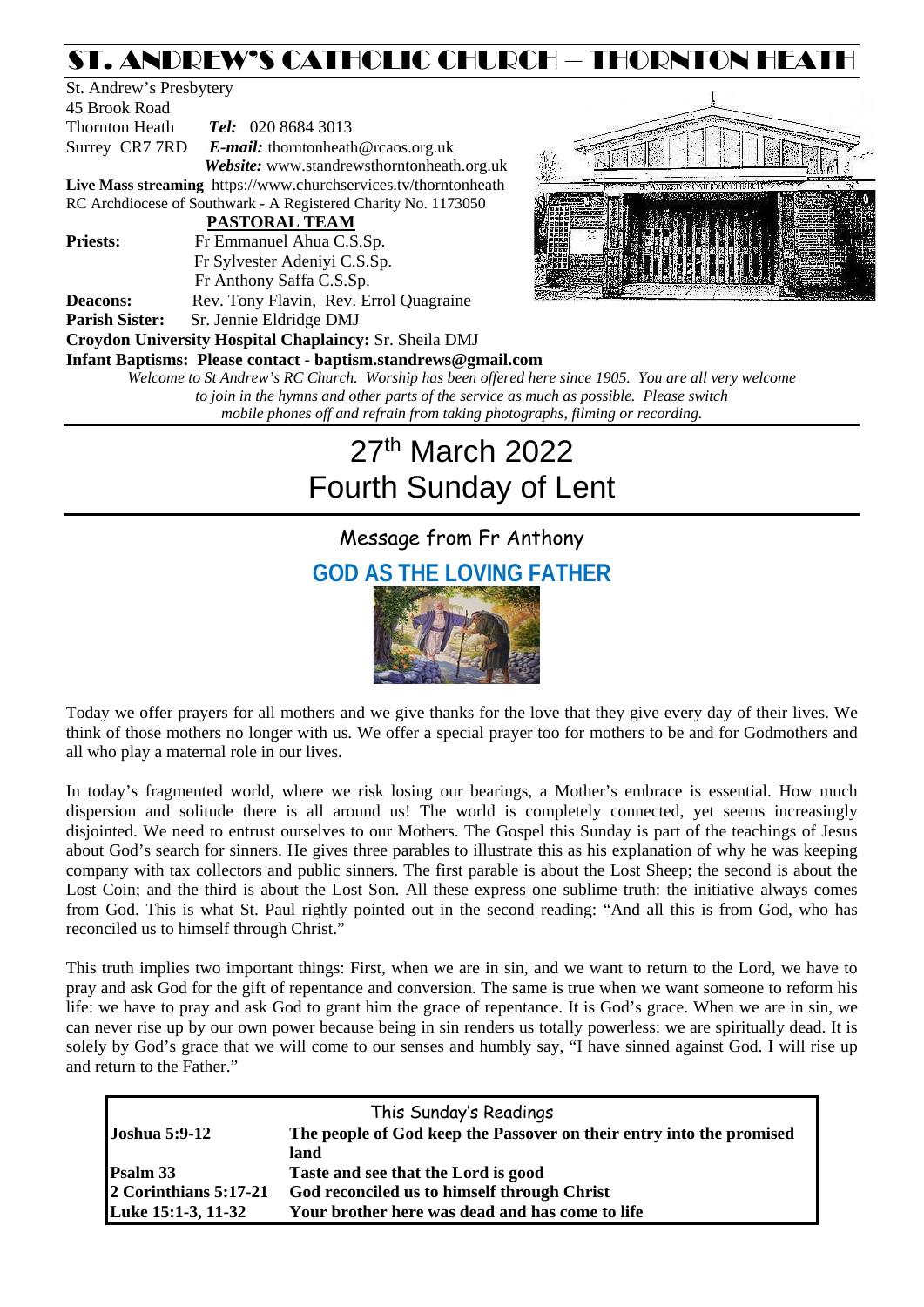| Diary for the Week             |                                        |                                   |                                        |  |
|--------------------------------|----------------------------------------|-----------------------------------|----------------------------------------|--|
| Sunday 27 <sup>th</sup> March  | 6.00pm (Saturday) First Mass of Sunday |                                   | For the people of the parish           |  |
| $4th$ Sunday of Lent           | 9.30am                                 | Mass                              | Betty Botelho & Carrasco Family        |  |
| Mother's Day                   | 11.30am                                | Mass                              | Mr & Mrs Chimezie RIP                  |  |
|                                | 6.00 <sub>pm</sub>                     | Mass                              | Power & Fennelly Families (F)          |  |
| (Summer time begins            | $7.00 - 9.00$ pm                       | <b>Charismatic Prayer Group</b>   |                                        |  |
| clocks forward 1 hour)         |                                        |                                   |                                        |  |
| Monday 28 <sup>th</sup> March  | 7.30am                                 | <b>Mass</b>                       | <b>Okoroafor Family</b>                |  |
|                                | 10.00am                                | <b>Mass</b>                       | Veronica Payner - Ill-health           |  |
|                                | $7.00 - 9.00$ pm                       | <b>Parish Surgery</b>             |                                        |  |
| Tuesday 29 <sup>th</sup> March | 7.30am                                 | <b>Mass</b>                       | For Souls in Purgatory                 |  |
|                                | 10.00am                                | Mass                              | Rita Perrira RIP                       |  |
|                                | 6.30pm                                 | <b>RCIC</b> (hall)                |                                        |  |
|                                | 7.45pm                                 | <b>RCIA</b> (hall)                |                                        |  |
| <b>Wednesday 30th March</b>    | 7.30am                                 | Mass                              | In Honour of Our Lady of Africa        |  |
|                                | 10.00am                                | <b>Mass</b>                       | "Frank" - Ill-health                   |  |
|                                | 7.30pm                                 | <b>FHC Parents Meeting (hall)</b> |                                        |  |
| Thursday 31st March            | 7.30am                                 | <b>Mass</b>                       |                                        |  |
|                                | 10.00am                                | <b>Mass</b>                       | Jude Martin Etuka – Special Intentions |  |
|                                | 7.00pm                                 | Lenten Talk (hall)                |                                        |  |
| Friday 1st April               | 7.30am                                 | Mass                              | Timothy & Cleta Andradi RIP            |  |
|                                | 10.00am                                | <b>Mass</b>                       | Paul Etuka RIP                         |  |
|                                | 10.30am                                | <b>Stations of the Cross</b>      |                                        |  |
|                                | 6.30pm                                 | <b>Brownies/Guides (hall)</b>     |                                        |  |
|                                | 8.00pm                                 | <b>Stations of the Cross</b>      |                                        |  |
| Saturday 2 <sup>nd</sup> April | 9.15am                                 | <b>First Holy Communion</b>       |                                        |  |
|                                | 9.30am                                 | Mass                              |                                        |  |
|                                | $10.00 - 10.30$ am                     | <b>Confessions</b>                |                                        |  |
|                                | $5.00 - 5.30$ pm                       | <b>Confessions</b>                |                                        |  |
|                                | 6.00 <sub>pm</sub>                     | First Mass of Sunday              | For the people of the parish           |  |
| Sunday 3 <sup>rd</sup> April   | 9.30am                                 | <b>Mass</b>                       | John, Sarah & Pauline Sherry RIP Anniv |  |
| $5th$ Sunday of Lent           | 11.30am                                | Mass                              | Mrs Ihuoma Uche & Sabina Eze -         |  |
|                                |                                        |                                   | Protection and Wellbeing               |  |
|                                | 6.00 <sub>pm</sub>                     | <b>Mass</b>                       | John Carrasco - Thanksgiving           |  |
|                                | $7.00 - 9.00$ pm                       | <b>Charismatic Prayer Group</b>   |                                        |  |

Church cleaners: this week: Judie's Crew, next week: Fifi's Group

### St. Andrew's Parish Notices

#### **FACEMASKS**

Please can we ask you to continue to use a face covering if you are able to and to use the hand sanitiser when entering Church.

#### **CONFIRMATION**

Bishop Paul Hendricks is coming to administer the Sacrament of Confirmation on Saturday 16th July. Sr Jennie and the catechists will be accepting requests to receive this sacrament on three consecutive weekends, ie after all Masses on 27th March, 3rd April and 10th April. All applicants must be in year 9 and above and prepared to give their reasons for wishing to be confirmed. Sessions will commence directly after Easter on Sunday afternoons.

#### **CHILDREN'S LITURGY**

We would like to re-start our Sunday Children's Liturgy Group for the 9.30am Mass. This will be for children ages 3 – 8years old. Parents with younger children can come along too but will need to stay with their children. We *urgently* need parent/carer volunteers to help, so far we have not had any volunteers come forward and it would be very sad to have to cancel this as before Covid we had a very well attended group with a number of helpers. Sadly the Liturgy group cannot go ahead until we have received more assistance. Please contact Fr Emmanuel if you can help and then we can confirm a starting date. Thank you.

#### **LENT**

#### *Stations of the Cross*

There will be Stations of the Cross every Friday after the 10am Mass and at 8.00pm.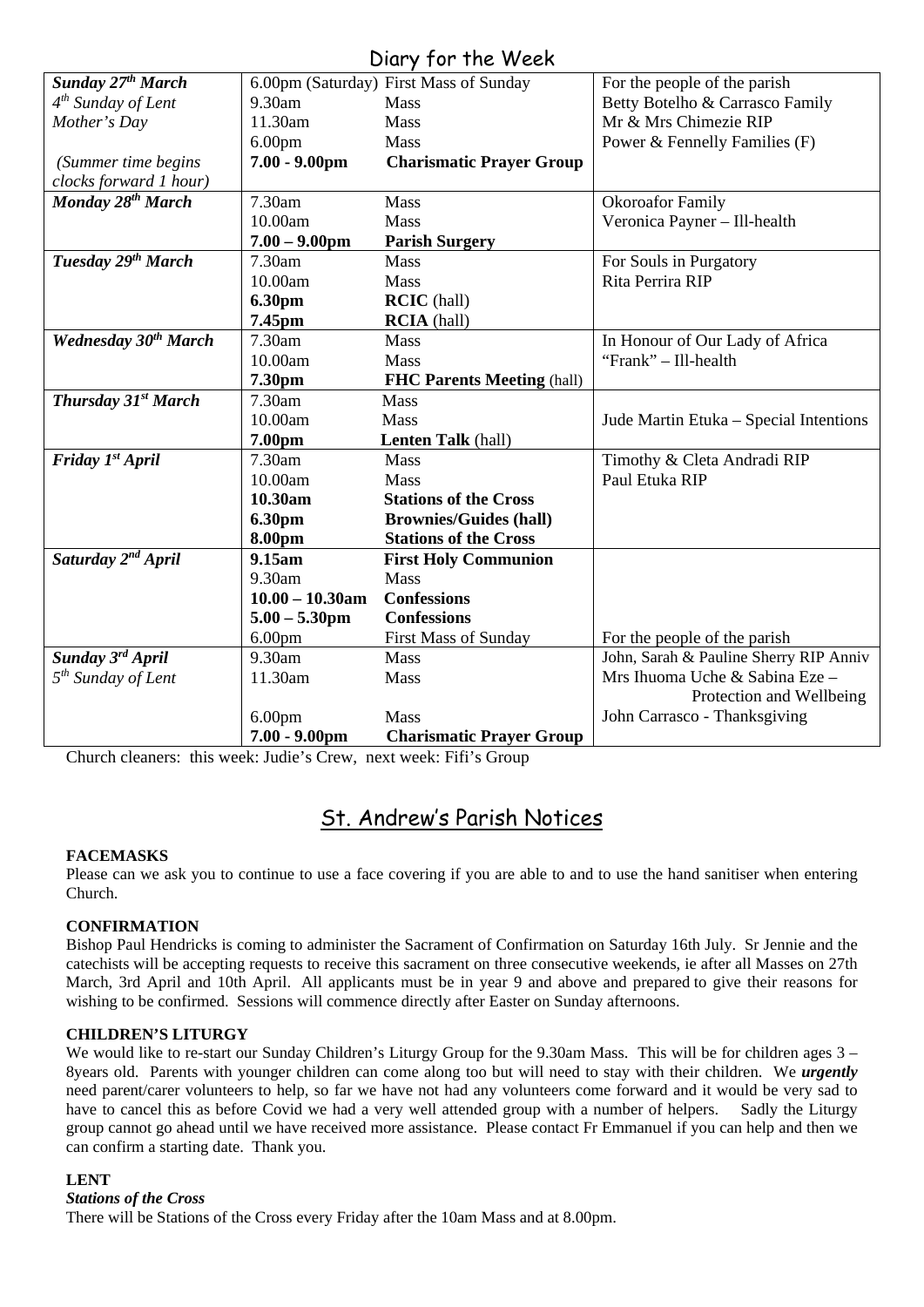#### *Lenten talks*

Fr Emmanuel is holding some short Lenten talks every Thursday which has already started and will run until  $7<sup>th</sup>$  April. Please join him in the hall from 7.00 – 8.00pm. We will be following the Journeying with Jesus programme and some of the subjects still to be covered are: Along the road; At table; On the cross and On the road again. Fr Emmanuel looks forward to welcoming you and sharing the Lenten talks with you all.

#### *Croydon University Hospital*

There will be Mass at 12noon in the Hospital Chapel (near the Woodcroft Entrance) every Monday during Lent. All are most welcome.

#### **GIFT AID ENVELOPES 2022/23**

We apologise to those parishioners who are holding box numbers between  $101 - 200$  to be a little bit more patient please because we are still waiting for delivery. Father will announce at the end of each mass when collection is available. The boxes will be placed on the shelf to the right of the font. There are only 26 boxes so please come forward to collect your box. **Please remember the new envelopes must be used from 6 April 2022 which means the first weekend for use will be 10 April 2022. This will be the first envelope in your box.** 

#### **ALTAR SERVERS**

To all Altar Servers, please can you check your parents' emails and also the Altar server notice board (where you get changed) to confirm your new rota.

If you have not received an email or your name is not on the notice board (behind the Altar), please get in contact with the MC on **[mc.saintandrewschurch@gmail.com](mailto:mc.saintandrewschurch@gmail.com)** who will work with you to find the most appropriate serving slot.

#### **MISSIO RED BOXES**

There will be a collection of all monies on the weekend of 2/3 April. If in the meantime you would like information on the Missio red boxes please call Savio on 07902 933534.

#### **SAFEGUARDING**

Safeguarding - The final Drop-In session in this round of DBS applications and renewals will be on Saturday  $2<sup>nd</sup>$  April between 10.30am and 12.30 pm in the presbytery. Please attend with your documents if you need your ID Verification to be carried out. If you need to start the online renewal process please email [thorntonheathsg1@safeguardrcaos.org.uk](mailto:thorntonheathsg1@safeguardrcaos.org.uk) with your full name and details of the volunteer role you carry out in the parish. After this date Fr Emmanuel will be reviewing the situation to see exactly who is able to continue with these ministries involving children and vulnerable adults in our parish.

If you are concerned about the welfare of a child or adult at risk, do not delay in contacting the police, using 999 if a child or adult is believed to be in immediate danger. It is the policy of the Catholic Church in England and Wales to report all allegations of abuse to statutory authorities, regardless of whether the abuse occurred recently or in the past, or whether the accused person is living or deceased. If you are in any role within the Catholic Church in England and Wales, you must refer allegations directly to the safeguarding office for your diocese or religious congregation, or directly to the Police. If you are a member of the public, please refer allegations directly to the police and also to the safeguarding office in your diocese. You can contact the Archdiocese of Southwark Safeguarding Office by telephoning 0207 261 1606 or via email at [safeguardingoffice@rcaos.org.uk](mailto:safeguardingoffice@rcaos.org.uk)

#### **GOOD FRIDAY WALK OF WITNESS 15th APRIL**

In our secular world this is rare opportunity for Christians of all denominations to come together and witness to the death and resurrection of Our Lord Jesus Christ. The pandemic unfortunately stopped the Walk of Witness from happening for two years. To have maximum effect we need as many people as possible to take part. Please help us with this relaunch. If you can invite a friend or two to join us it will make all the difference. Organised by a group of churches in Thornton Heath, the procession will begin at the Job Centre in the High Street at 12noon (assemble at 11.45am please) and process to Ambassador House for a short service. We will then process along Brigstock Road to Trumble Gardens where we finish at 1pm. After the walk everyone is invited back to St Andrews Hall for a hunger lunch (soup and rolls), donations gratefully received will be given to the charity CAFOD.

#### **PARISH SURGERY**

We have re-started our parish surgery on Monday evenings from 7.00 – 9.00pm, term-time only. Please come along if you need to see a member of the Clergy.

#### **ST DAMIEN'S GROUP**

The St Damien's group which was set up during the pandemic to do shopping for those unable to get out because they were isolating is still available to anyone who is a parishioner and needs help because they are unable to get out due to